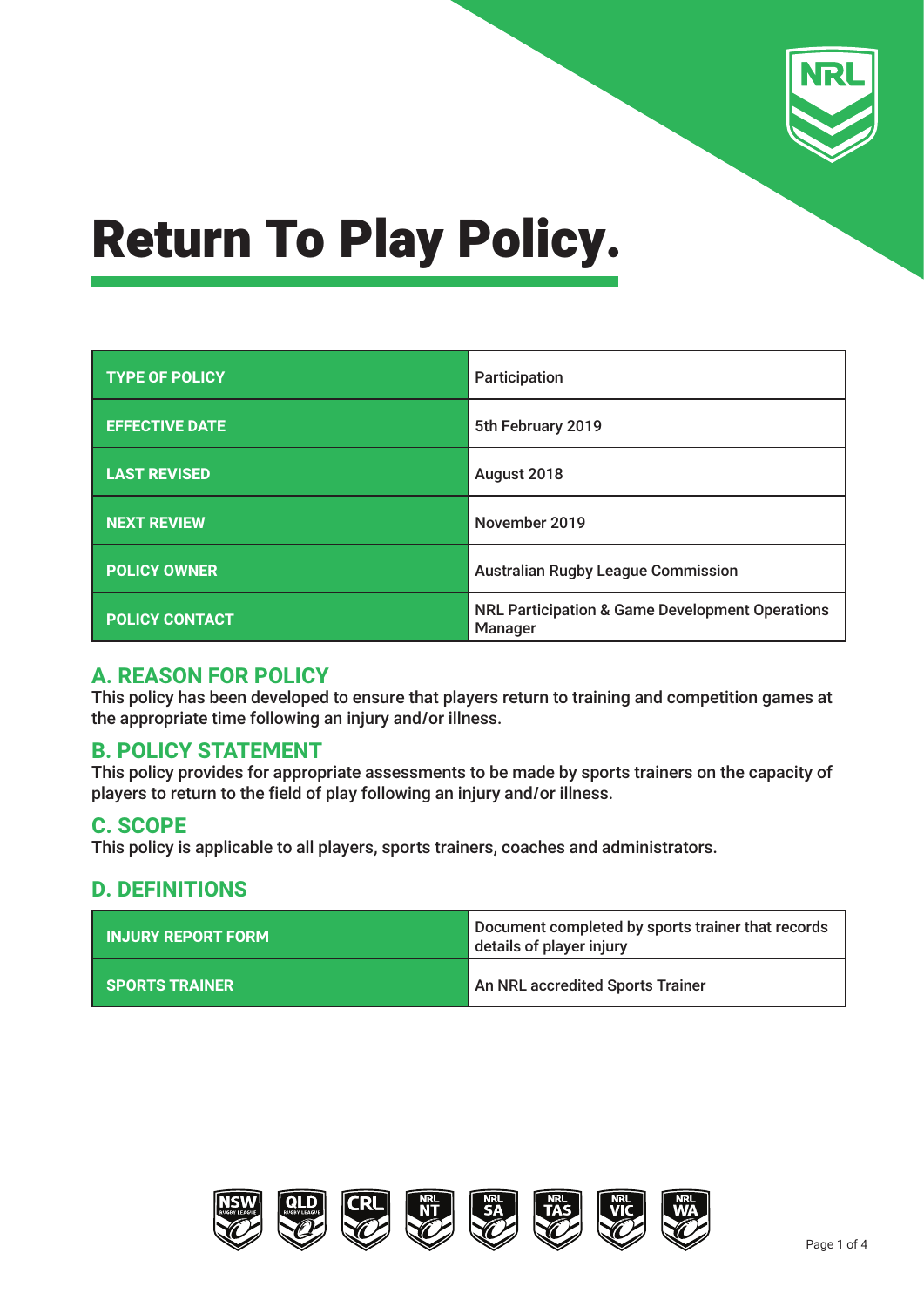

# **E. FORMS/REFERENCES**

| <b>FORM TITLE</b>  | LINK                                   |  |
|--------------------|----------------------------------------|--|
| Injury Report Form | https://playnrl.com/trainer/documents/ |  |

# **E. POLICY HISTORY**

| <b>PARTICIPATION POLICY</b><br><b>IDENTIFICATION NUMBER</b> | <b>VERSION</b> | <b>RELEASE DATE</b> | <b>AUTHOR</b>                                            |
|-------------------------------------------------------------|----------------|---------------------|----------------------------------------------------------|
| P006                                                        | 2.0            | 5th February 2019   | <b>National Participation</b><br><b>Policy Committee</b> |

# **RETURN TO PLAY POLICY**

# **1.0. INTRODUCTION**

Rugby League is a contact sport where injuries occur on a variety of levels from minor muscular related sprains and strains to fractures to more serious injuries such as head and spinal injuries.

This policy provides direction to sports trainers with a series of processes and procedures that they must follow for a player whom may have suffered a significant injury or illness to be medically cleared to return to play the game of Rugby League.

This policy is applicable for participants that are injured at training or in games which require a sports trainer to assess if the player can return to the field of play. This policy also extends to participants whom, due to specific injuries and illnesses, have missed at least one (1) competition game.

The sports trainer must operate under the principle to do no further harm and should never allow a player(s) to return to the field of play if they assessed that recovery is not complete or that there is a risk of further injury.

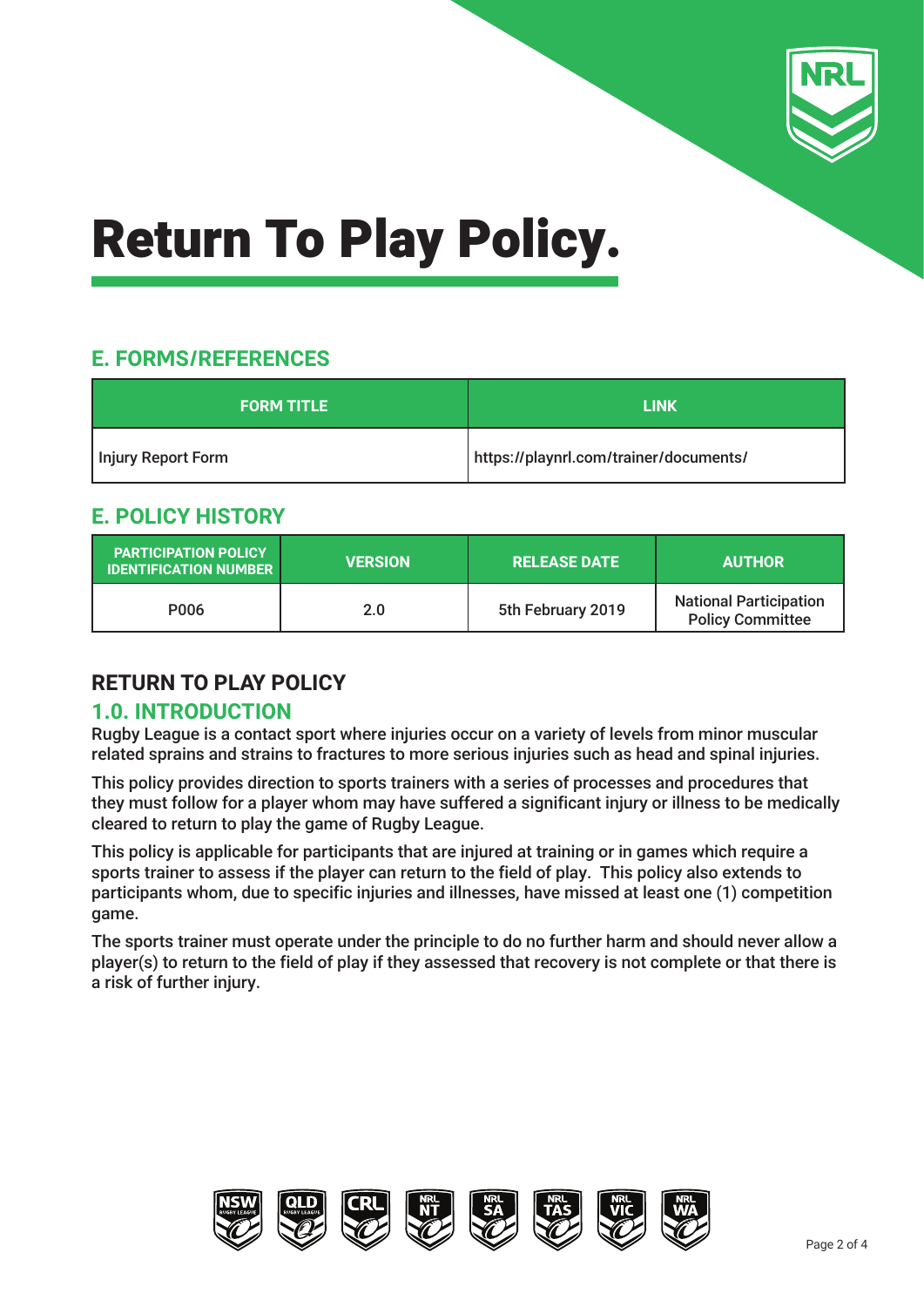

## **2.0. INJURY ASSESSMENT PROCEDURES - GAME OR TRAINING SESSION INJURY**

In the circumstance when a player sustains an injury in a training session or game, the sports trainer will make an assessment on the capacity of the player to continue their participation in the training session or game. The sports trainer will communicate their assessment of the player's capacity to continue participation in the training session or game to coaching staff to ensure that player welfare is and will always remain paramount in the game of Rugby League. An injury report form should be completed to document all injuries for all players that have been assessed by the sports trainer.

## **3.0. WHEN A MEDICAL CLEARANCE IS REQUIRED**

Circumstances/conditions in which a medical clearance is required include:

- Where due to an injury or illness a player has missed games and training for longer than one week (7 days)
- Any form of cardiac (heart) condition
- Hypertension (history of high blood pressure)
- Broken bones of any sort
- Suspected facial fractures
- Significant soft tissue injuries (where a player has not recovered to a playing capacity one week post insult)
- Any form of concussion or suspected concussion
- Any form of unconsciousness, no matter how brief
- Any form of potential cervical (neck) injury
- Repeated episodes of illness of already diagnosed medical conditions such as asthma, diabetes and epilepsy
- Any injury involving the eye which impacts on the participant's vision
- Any player recovering from a significant or potentially contagious illness, such as:
	- Chicken Pox
	- Measles
	- Whooping cough
	- Glandular fever
	- Pneumonia
	- Herpes zoster
	- Any form of influenza where it has caused the player to miss games and training greater than one week (7 days)
	- Any immune depressed conditions as deemed necessary by accredited sports trainers